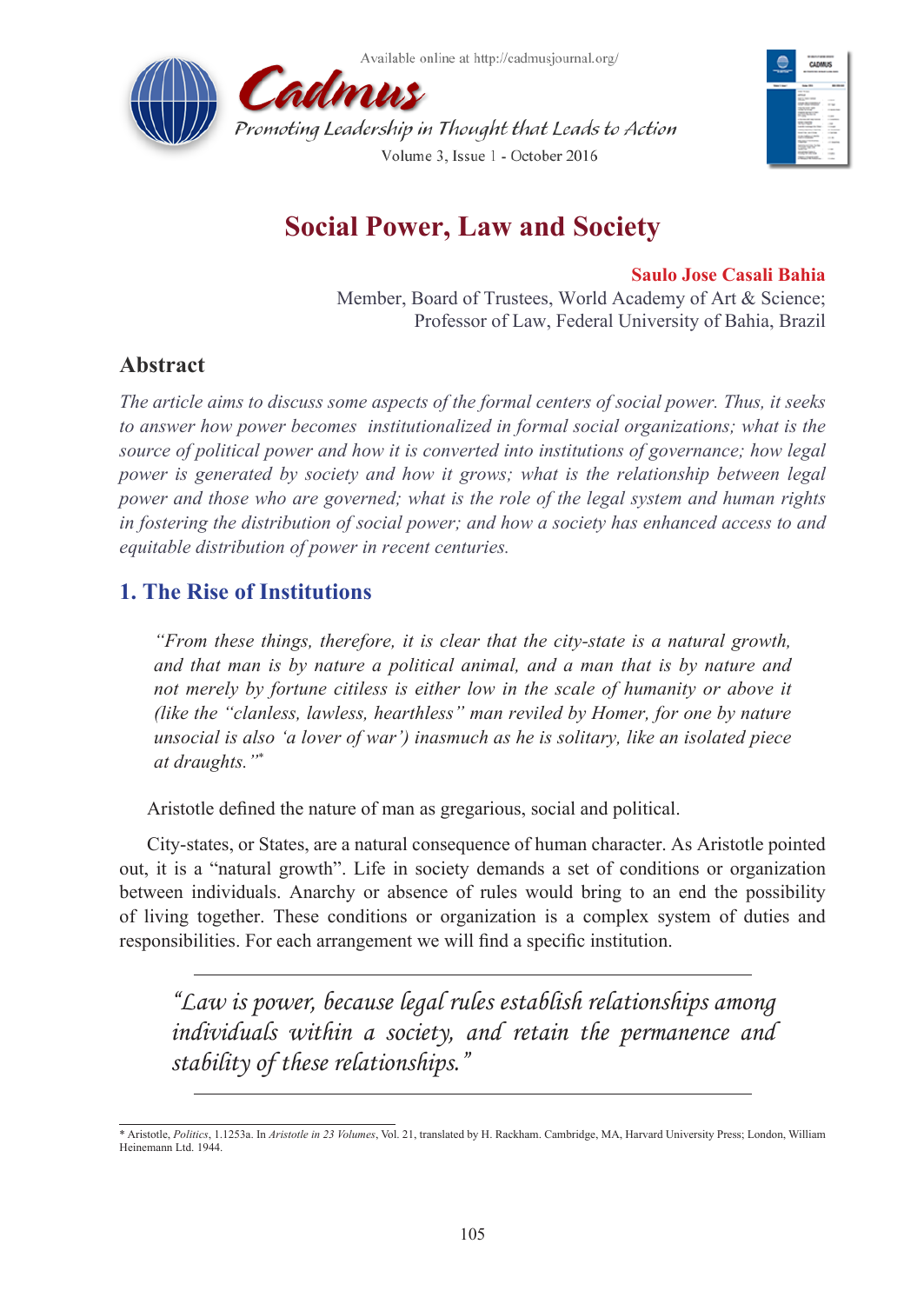Thus, State came into existence with the emergence of man, because the common protection against enemies (animals or hostile human groups) and the promotion of a general supply of alimentation, protection against unfavorable climatic conditions and so on, demanded an organization of scarce resources, which was only possible after the social establishment of *hierarchy*\* , s*pecialization*† , *coordination*‡ and *integration.*§ The State carries out exactly this work.

Another example is the family, which came into existence naturally; family is an institution which was born out of survival and evolution needs, after sexual activity had been practiced by a

*"The juridical rules, under any kind of government, must get the acceptance of the individuals of a society."*

couple or group and led to the birth of the offspring. Those individuals who did not protect the young did not give continuity to the species, which furthered natural selection, whereby individuals were able to understand and enhance the institution.

State and family are ancestral institutions. But there are a great number of others that were born out of the complexity of life in society.<sup>1</sup>

#### **2. Law and Institutions**

Law is power, because legal rules establish relationships among individuals within a society, and retain the permanence and stability of these relationships. The *hierarchy***,** which is inherent in the state**,** helps to develop a perfect way to demand the enforcement and observance of rules, with the menace of sanction. Law is a human creation that corresponds to an (inter-) institutional police. Law is an institution for maintaining institutions.

Thus, power becomes institutionalized in formal social organizations by Law.

Law defines the structure of a society, because the society needs to be defined and protected by a large frame of settled-out legal duties and rights.

As Janani Harish has written, "*society is more than the sum of all people. It is an intricately linked, complex organization. It is like the human body*."\*\* Society can only be defined by Law; it is protected by institutions which preserve it.

<sup>\* &</sup>quot;Vertical grouping and delineation of authority and responsibility are required for the smooth functioning of any organization," as defined by Janani Harish in the article *Society and Social Power* (in *Cadmus* v.2, issue 3, 2014: p.47).

<sup>† &</sup>quot;Specialization is an improvement on coordination wherein different individuals or sub-groups within a group perform different tasks, and collectively accomplish far more than would otherwise have been possible. This is an improvement on coordination, and generates greater social power." Idem, p.46/47 ‡ "By coordinating the efforts of many people, society acquires capacities that are not available when everyone acts in isolation." Idem, p. 45/46.

<sup>§ &</sup>quot;Integration magnifies the energy of organization. Within a group, when the various subgroups and their activities are integrated, the overall effectivity is enhanced." Idem, p.47.

<sup>¶</sup> As Janani Harish points out, "the building that one calls house gives an objective reality to the biological tie of the family, but it is not just this physical structure that fully explains the idea of family. A set of rooms – some brick and mortar are not enough – and the social construction of roles and responsibilities are needed to make the biological tie real and complete the family. Society consists of many such non-physical structures that bind people. Language, manners, customs, standards and laws are some. They define and guide the interactions between people. They are like the standardized language, HTML, which makes it possible for billions of people to interact with one another on the internet. Guilds, unions, currencies, governments, armies, religions, trade, markets, factories, ports, banks, courts, parliamentary assemblies, hospitals, schools, newspapers and other media are specialized institutional structures that enable society to engage in a wide range of activities – for self-defense, production, exchange, commerce, governance, healthcare, education and recreation". Idem, p.39.

<sup>\*\*</sup> Idem, p.40.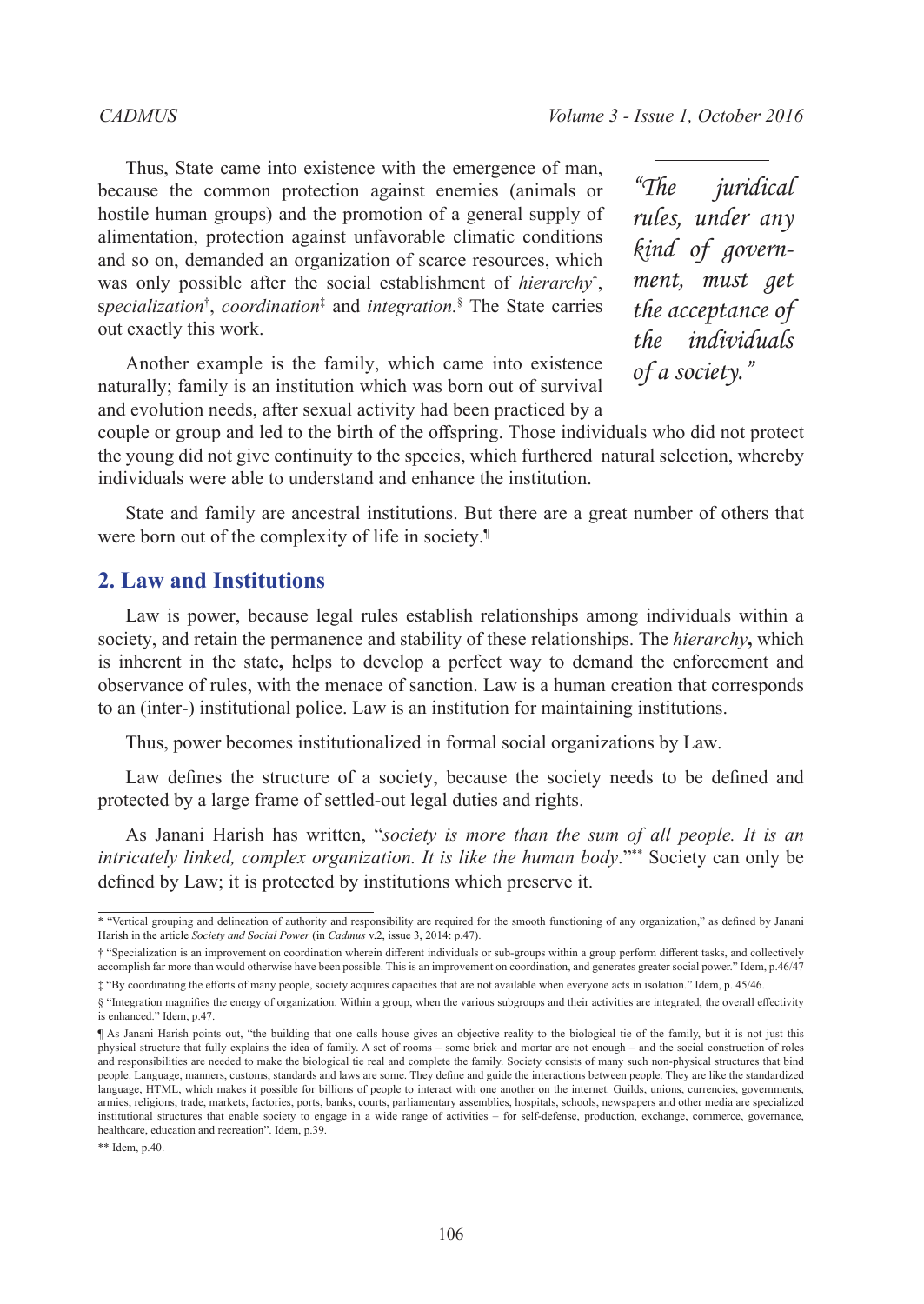#### **3. The Political Power**

As mentioned above, the role of Law is to organize and stabilize relationships among individuals in a society**,** and to reinforce all the institutions by granting coercive power to the State.

Even political institutions are defined and circumscribed by Law, because hierarchy, integration, coordination and specialization (which form the base for a government's activities) imply juridical duties, rights and responsibilities among individuals.

### **4. Consent of the Governed**

Does law have its own will? Obviously not. Law is not an autonomous institution with self-direction and self-determination. The juridical rules, under any kind of government, must be accepted by the individuals of a society.

When a law is imposed by an authoritarian leader and his army, without the society's acceptance, the imposition will hardly be stable.

It is possible to impose authoritarian rules on some individuals or a specific group all the time. It is possible to impose these rules on all individuals perhaps a few times. But history has not registered any instances of imposition of laws by authority on all people all the time (or most of the times) without a minimum level of acceptance.

Consent is the basis for Law, and democracy has the advantage of facilitating the permanent and contemporaneous control of the creation and modification of juridical rules.

Legal rules, when established without link with the true aspirations and values of the society, tend to be deprived of their legitimacy and tread on toward the lack of applicability to the real world. Formal and informal insurrections will come out, official clashes will take place, government support will become increasingly fragile, and in the course of time it will have necessarily opened new paths or models for the political governance of the society.

History has demonstrated that the lack of democracy is only supported when the people believe that other superior or valuable rights are granted by the government, and accept state impositions. But social power, like constituent power, is always there in potential and belongs to the people. Democracy is certainly a choice of each person, when they perceive the advantages of living under a different political power system, and refuse to accept authoritarian treatment.

In this sense, the source of political, social and legal power is the collective.\* Because of this, *human capital is the ultimate source of all resources, and it is inexhaustible in potential*. †

*"The source of political, social and legal power is the collective."*

<sup>\* &</sup>quot;The source of social power is people. It is from people's aspiration, energy, and capacities that society derives its power. When individual capacity is organized and channeled through a system, it becomes social power". Idem, p. 44

<sup>†</sup> Idem, p. 49